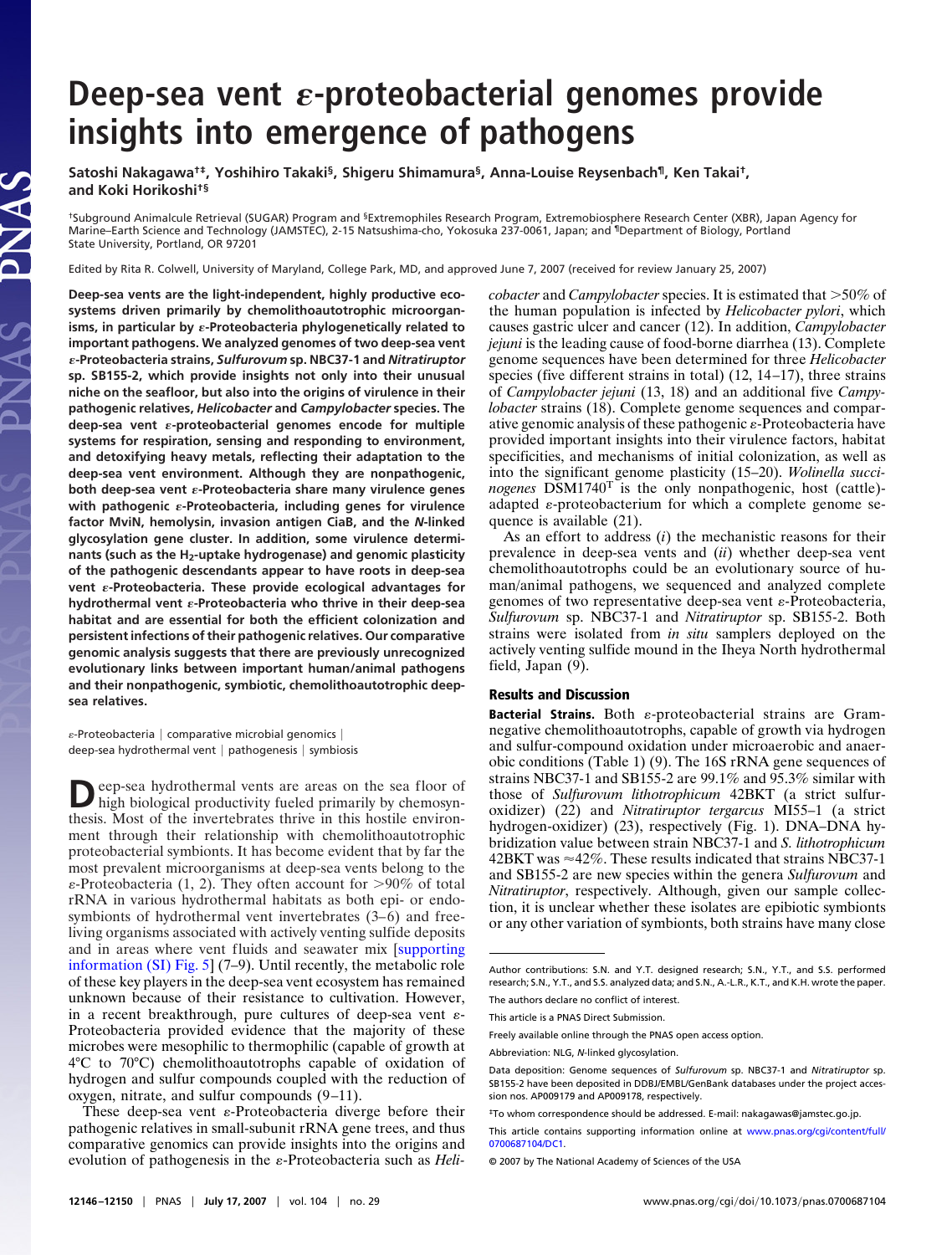**Table 1. General features of the** *Sulfurovum* **sp. NBC37-1 and** *Nitratiruptor* **sp. SB155-2**

| Characteristics                            | Sulfurovum sp. NBC37-1                                  | Nitratiruptor sp. SB155-2                |  |  |
|--------------------------------------------|---------------------------------------------------------|------------------------------------------|--|--|
| Energy source                              | H <sub>2</sub> , $S^{2-}$ , $S^{0}$ , $S_{2}O_{3}^{2-}$ | $H_2$ , $S^{2-}$ , $S^0$ , $S_2O_3^{2-}$ |  |  |
| Electron acceptor                          | $O_2$ , $NO_3^-$                                        | $O_2$ , $NO_3^-$                         |  |  |
| Temperature range for growth, °C (optimal) | $10 - 37(33)$                                           | $37 - 65(55)$                            |  |  |
| Chromosome                                 |                                                         |                                          |  |  |
| Size, bp                                   | 2,562,277                                               | 1,877,931                                |  |  |
| $G+C$ content, mol %                       | 43.8                                                    | 39.7                                     |  |  |
| Coding sequence (CDS)                      |                                                         |                                          |  |  |
| Total no.                                  | 2.466                                                   | 1.857                                    |  |  |
| CDSs with putative function, %             | 49.4                                                    | 60.2                                     |  |  |
| Percent of coding region                   | 90.1                                                    | 95.1                                     |  |  |
| No. of rrn operons                         | 3                                                       | 3                                        |  |  |
| No. of tRNA genes                          | 44                                                      | 45                                       |  |  |

relatives colonizing to hydrothermal vent animals such as polychaetes and shrimps (3, 4, 9). In addition, *Sulfurovum* sp. NBC37-1 is closely related to the endosymbiont of a hydrothermal vent gastropod *Alviniconcha* (97.1% similarity of 16S rRNA gene sequence) (6). Therefore, the  $\varepsilon$ -Proteobacteria sequenced in this study probably have some symbiotic relationship with vent animals. Many genomic features, such as small genome size and high coding density (described below), strongly support their symbiotic lifestyle.

**Genome Features.** Strains NBC37-1 and SB155-2 each have a single circular chromosome (2,562,277 and 1,877,931 bp, respectively) with the GC content of 43.8% and 39.7% and represent the largest and smallest genomes among nonpathogenic, sequenced  $\varepsilon$ -Proteobacteria (2.1–2.2 Mb (21) (A. Copeland, S. Lucas, A. Lapidus, K. Barry, J. C. Detter, T. Glavina, N. Hammon, S. Israni, S. Pitluck, P. Chain *et al.*, http://genome.jgipsf.org) [\(SI Fig. 6](http://www.pnas.org/cgi/content/full/0700687104/DC1) and Table 1). One of the keys to surviving and thriving in the deep-sea vents is having multiple mechanisms to overcome broad fluctuations in the availabilities (both kinds and concentration) of energy sources, electron acceptors, and carbon sources, which might explain the larger genome of strain NBC37-1. The small genome size of strain SB155-2 is comparable to host-adapted  $\varepsilon$ -proteobacterial pathogens, e.g., *Helicobacter hepaticus* ATCC51449 (1.8 Mb) (14).



**Fig. 1.** Phylogenetic tree of 16*S* rRNA gene sequences. The deep-sea vent -Proteobacteria are shown in red. Branch points conserved with bootstrap values of >75% (filled circles) and bootstrap value of 50 to 74% (open circles) are indicated. Scale bar represents the expected number of changes per position.

**Carbon and Energy Metabolism.** Whereas strain SB155-2 has the small genome, both deep-sea vent  $\varepsilon$ -proteobacterial genomes do encode for all of the genes of the reductive tricarboxylic acid cycle for  $CO<sub>2</sub>$  fixation (24) and provide the genetic basis for their versatile respiration, including gene clusters for hydrogenases (described below), sulfur-compounds oxidation system (*sox*) (25), and denitrification (sequential reduction of nitrate to dinitrogen) pathway (Fig. 2). In contrast to those of facultatively autotrophic sulfur-oxidizing bacteria, the *sox* genes of deep-sea vent  $\varepsilon$ -Proteobacteria are not organized in a single region. The scattered organization of *sox* genes was reported for a strictly autotrophic γ-proteobacterium, *Thiomicrospira crunogena* [\(SI](http://www.pnas.org/cgi/content/full/0700687104/DC1) [Fig. 7\)](http://www.pnas.org/cgi/content/full/0700687104/DC1) (26). In addition to *sox*, the strains have both cytoplasmic and periplasmic sulfide-quinone oxidoreductases that catalyze the oxidation of sulfide to elemental sulfur, probably contributing to filamentous sulfur formation by deep-sea vent  $\varepsilon$ -Proteobacteria (27). Furthermore, consistent with our previous enzyme assay (28), strain NBC37-1 has two copies of sulfite: cytochrome *c* oxidoreductase (Sor). However, no predicted gene of strain SB155-2 showed significant similarity to any *sor* in the nonredundant protein database from the National Center for Biotechnology Information, suggesting that this strain has an unique Sor or a different system for sulfite oxidation. Both deep-sea vent  $\varepsilon$ -Proteobacteria have no dissimilatory sulfite reductase, adenylylsulfate reductase or adenylylsulfate:phosphate adenyltransferase.

**Response to Environment.** Deep-sea vent  $\varepsilon$ -Proteobacteria do not tolerate high oxygen concentrations as other  $\varepsilon$ -Proteobacteria do (9). Although both strains have no superoxide dismutase [\(SI](http://www.pnas.org/cgi/content/full/0700687104/DC1) [Table 2\),](http://www.pnas.org/cgi/content/full/0700687104/DC1) strain NBC37-1 has catalase. In addition, there are several genes in both genomes that encode for peroxidases and alkyl hydroperoxide reductases (*ahp*) that provide these microaerobic bacteria with resistance to oxidative stress [\(SI Table](http://www.pnas.org/cgi/content/full/0700687104/DC1) [2\)](http://www.pnas.org/cgi/content/full/0700687104/DC1). It was recently demonstrated that the Ahp was the major antioxidant enzyme in the endosymbiont of tubeworm *Riftia pachyptila* inhabiting deep-sea vents (29). Furthermore, fitting to their metal-rich niche, both strains contain a wide array of mineral transport systems including detoxification mechanisms of heavy metals such as arsenate, cadmium, and copper [\(SI Table](http://www.pnas.org/cgi/content/full/0700687104/DC1) [2\)](http://www.pnas.org/cgi/content/full/0700687104/DC1). Both strains have a large number of two-component signal transduction systems and PAS-GGDEF systems that are used commonly by prokaryotes to sense and respond to environmental signals [\(SI Table 2\)](http://www.pnas.org/cgi/content/full/0700687104/DC1) (30). There are almost no flagellar or chemotaxis genes in the strain NBC37-1 genome, whereas the flagellated strain SB155-2 has 35 flagellar genes, 12 chemotaxis (*che*) genes, and 8 methyl-accepting chemotaxis (*mcp*) genes [\(SI](http://www.pnas.org/cgi/content/full/0700687104/DC1) [Fig. 8\)](http://www.pnas.org/cgi/content/full/0700687104/DC1), which are organized mostly in a single region with atypical G+C content [\(SI Fig. 6 and SI Table 3\)](http://www.pnas.org/cgi/content/full/0700687104/DC1). These genes exhibit the highest similarities to those of phylogenetically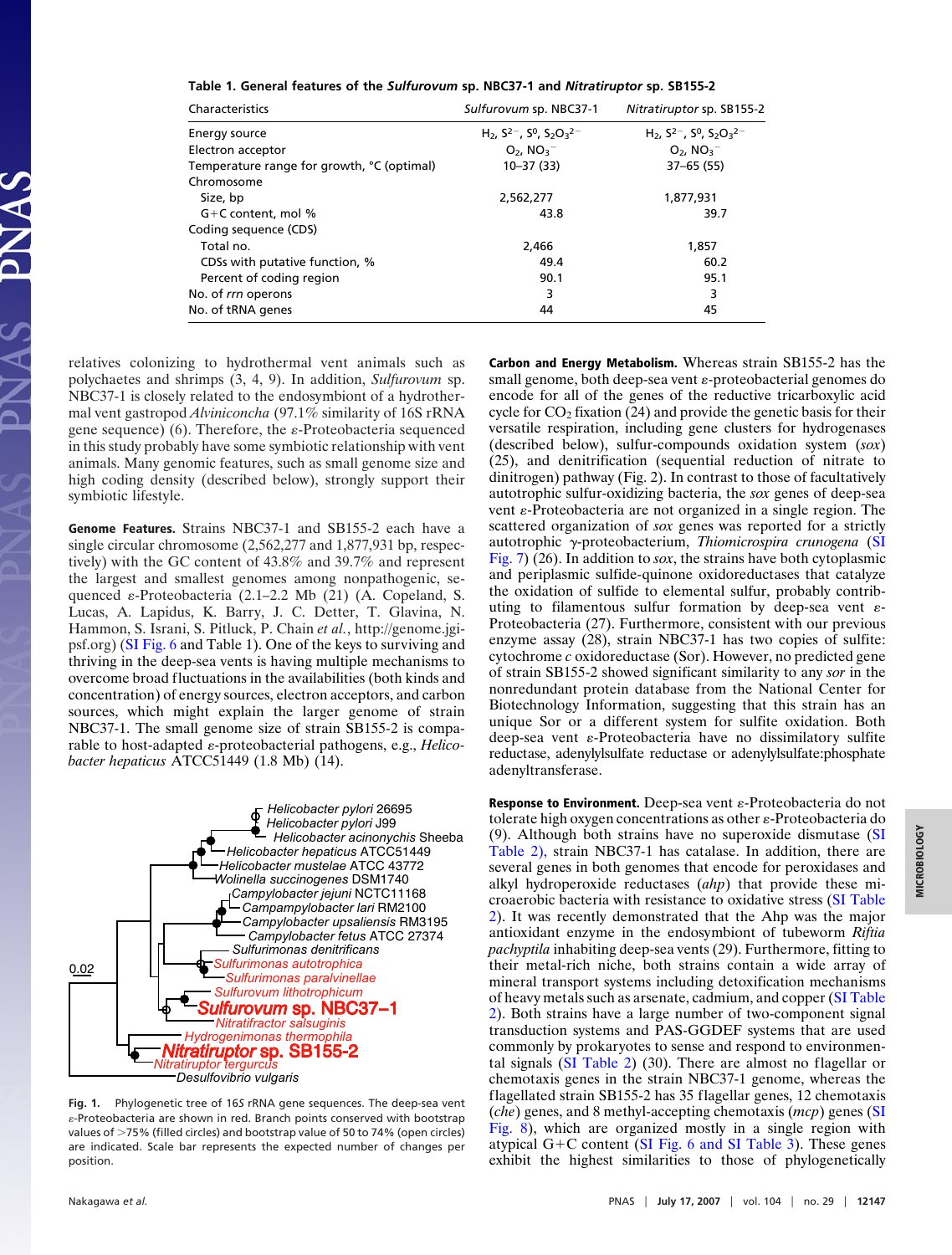

Fig. 2. Central metabolism and solute transport in the deep-sea vent  $\varepsilon$ -Proteobacteria. Pathways for which no predictable enzymes were found in strains SB155-2 and NBC37-1 genomes are shown in blue and red arrows, respectively. Numbers of transport machineries are shown for both strains. The KEGG database was used for the reconstruction of metabolic pathways. Cyt, cytochrome; H<sub>2</sub>ase, hydrogenase; Sqr, sulfide-quinone oxidoreductases; Nap, periplasmic nitrate reductase; cdNir, cytochrome cd<sub>1</sub> nitrite reductase; Nor, nitric oxide reductase; Nos, nitrous oxide reductase; Mdh, malate dehydrogenase; Sdh, succinate dehydrogenase.

distant Bacteria, e.g., *Aquifex aeolicus*, suggesting that this cluster is a genomic island possibly acquired via horizontal gene transfer. In addition to the potential chemotaxis island in strain SB155-2, we identified several functionally unknown genomic islands (up to 37,176 bp) in both deep-sea vent  $\varepsilon$ -Proteobacteria genomes [\(SI Figs. 6 and 9\)](http://www.pnas.org/cgi/content/full/0700687104/DC1).

**Virulence Gene Homologs.** It has been shown that pathogenic -Proteobacteria have acquired virulence genes horizontally from evolutionarily distant sources (12, 13). Both deep-sea vent -Proteobacteria genomes lack orthologs of virulence genes of pathogenic  $\varepsilon$ -Proteobacteria, such as type IV secretion pathway and *cag* pathogenicity island genes. However, both deep-sea vent -Proteobacteria share many virulence genes that were identified in pathogenic  $\varepsilon$ -Proteobacteria, including genes for virulence factor MviN, hemolysin, invasion antigen CiaB, and lytic murein transglycosylase [\(SI Table 2\)](http://www.pnas.org/cgi/content/full/0700687104/DC1). One of the most remarkable virulence genes in deep-sea vent  $\varepsilon$ -Proteobacteria is the *N-*linked glycosylation (NLG) gene cluster. This cluster includes a *pglB*/*stt3* ortholog encoding for an essential oligosaccharyltransferase with a conserved catalytic motif (WWDYG) (Fig. 3*A*) (18, 31). The glycosylation by PglB/Stt3 is the most frequent protein-modification system of secretory and membrane protein in Eukarya but was reported exclusively in *Campylobacterales* in Bacteria (31). Although little is known about the origin of bacterial NLG, glycosylated proteins play important roles in microbial escape from the host immune system in both symbiotic and pathogenic host–bacterial interaction (32). A *Campylobacter* NLG mutant has reduced ability in adhesion and invasion into host tissue (33). In the PglB/Stt3 phylogenetic tree, deep-sea vent -Proteobacteria represent the deepest branching Bacteria [\(SI](http://www.pnas.org/cgi/content/full/0700687104/DC1) [Fig. 10\)](http://www.pnas.org/cgi/content/full/0700687104/DC1), therefore, bacterial NLG probably has arisen in deepsea  $\varepsilon$ -Proteobacteria to maintain a symbiotic relationship with hydrothermal vent invertebrates. Establishing a symbiotic relationship (whether endosymbiotic or episymbiotic) with an animal should provide more opportunity in interacting with other microbes, including pathogens to the host, thus leading to acquiring virulence genes in pathogenic descendants.

**Hydrogenase.** It is increasingly recognized that pathogenic  $\varepsilon$ -Proteobacteria have virulence determinants that are not classified as virulence genes in general but do play important roles in virulence. For example, *Helicobacter* species have a H<sub>2</sub>-uptake hydrogenase encoded outside the pathogenicity island, which is essential for its efficient initial colonization (34, 35). Interestingly, these pathogenic  $\varepsilon$ -Proteobacteria have only a single H2-uptake hydrogenase (36) and do not have the suite of hydrogenases that the deep-sea vent  $\varepsilon$ -Proteobacteria have. Strain NBC37-1 has four different hydrogenases (two of  $H_2$ uptake type, one  $H_2$ -sensing type, and one  $H_2$ -evolving type), and strain SB155-2 has three (one each of  $H_2$ -uptake type,  $H_2$ -sensing type, and  $H_2$ -evolving type) [\(SI Fig. 11 and SI Table](http://www.pnas.org/cgi/content/full/0700687104/DC1) [2\)](http://www.pnas.org/cgi/content/full/0700687104/DC1). Despite their genomic plasticity (described below), the  $\varepsilon$ -Proteobacteria have well-conserved  $H_2$ -uptake hydrogenase gene clusters (Fig. 3*B*), offering an explanation for the presence of high-affinity hydrogenase in heterotrophic pathogens (35). Because the concentration of H<sub>2</sub> in stomachs ( $\approx$ 100  $\mu$ M) (34) is much higher than in habitats of the deep-sea vent  $\varepsilon$ -Proteobacteria, which are generally less than 10  $\mu$ M, it is likely that pathogenic  $\varepsilon$ -Proteobacteria lost H<sub>2</sub>-sensing and -evolving hydrogenases in the course of adaptation to constantly  $H_2$ -rich environments. Likewise, the presence of several genes specific to the reductive tricarboxylic acid cycle in *Helicobacter*, *Campylobacter*, and *Wolinella* (12, 13, 18, 19, 21) further suggests that these heterotrophic relatives of chemolithoautotrophic deep-sea vent  $\varepsilon$ -Proteobacteria have adapted to their pathogenic lifestyle and no longer need to fix  $CO<sub>2</sub>$ .

**Genomic Plasticity.** Both deep-sea vent  $\varepsilon$ -Proteobacteria and their pathogenic relatives lack many DNA-repair genes (Fig. 4),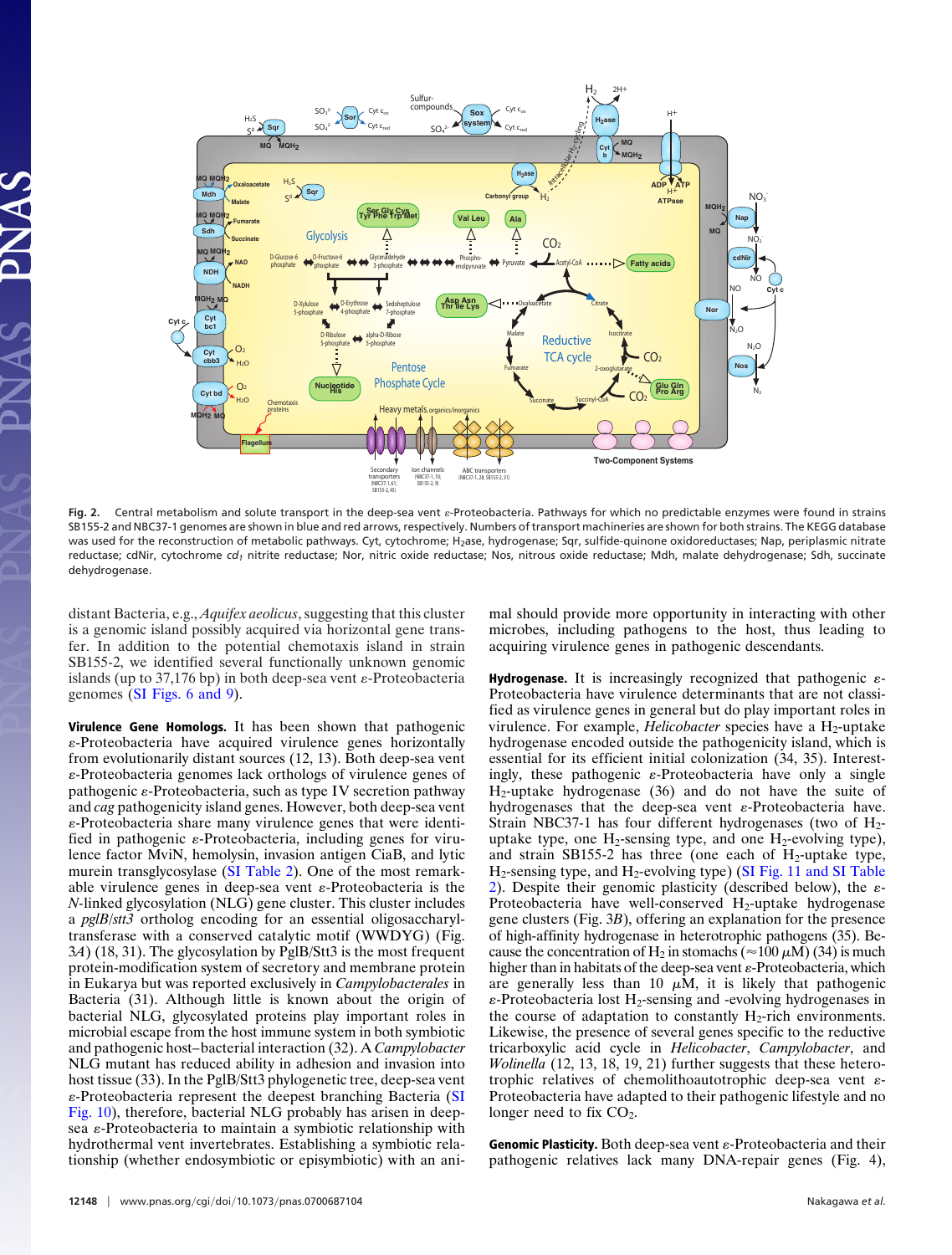

Fig. 3. Virulence genes in  $\varepsilon$  Proteobacteria. (A) Organization of *N*-linked glycosylation gene clusters. Cje, *C. jejuni* NCTC11168; Hpy, *H. pylori* 26695; Wsu, *W. succinogenes* DSM1740. Genes are color-coded by the function of encoded protein (essential oligosaccharyltransferase PglB, red; glycosyltransferase, yellow; enzymes involved in sugar biosynthesis, blue). Connecting lines indicate corresponding orthologs. (B) Organization of H<sub>2</sub>-uptake and -sensing hydrogenase gene clusters. Orthologs are shown in the same colors. *hydA*, small subunit gene; *hydB*, large subunit gene; *hydC*, cytochrome *b* subunit gene; others, maturation or accessory genes necessary for the assembly of holoenzyme.

leading to frequent recombination, mutation, gene loss, and horizontal gene transfer (19, 37–39). Such genomic plasticity is not advantageous for organisms living in stable environments (40). Nevertheless, genomic plasticity increases microdiversity and enables *H. pylori* to persist in infections (37, 39, 41). Similarly, it is likely that the high microdiversity reported for deep-sea vent  $\varepsilon$ -Proteobacteria (9) results from the genomic plasticity of  $\varepsilon$ -Proteobacteria and confers a competitive advantage enabling this lineage to thrive in ever changing steep physical–chemical gradients. The genomic plasticity may explain not only the dominance but also the endemism of many  $\varepsilon$ -Proteobacteria to very specific habitats.

## **Conclusions**

Genomes of deep-sea vent  $\varepsilon$ -Proteobacteria give insights into their versatile energy metabolism, and into an enhanced ability to sense and respond to conditions outside cells. These reflect their adaptation to the deep-sea vent environment by responding to geochemical gradients and through associations with deep-sea invertebrates. Our comparative genomic analysis shows that deep-sea vent chemoautotrophy has provided the core of virulence for important human/animal pathogens. As additional genome sequences become available, the complex forces that have molded this physiologically diverse group of Bacteria will be further resolved. That autotrophy at deep-sea vents and pathogenesis in the acid gut have common genomic roots is evidence for the role genomic plasticity has played in the diversification of microbial life.

|             | <b>NBC SB1</b> |  | 37-1 55-2 Hpy Cje Wsu Eco Hin Cvi Gsu |  |  |
|-------------|----------------|--|---------------------------------------|--|--|
| LexA        |                |  |                                       |  |  |
| MutH        |                |  |                                       |  |  |
| MutL        |                |  |                                       |  |  |
| MutM        |                |  |                                       |  |  |
| MutS1       |                |  |                                       |  |  |
| MutS2       |                |  |                                       |  |  |
| MutY        |                |  |                                       |  |  |
| RecA        |                |  |                                       |  |  |
| RecB        |                |  |                                       |  |  |
| RecC        |                |  |                                       |  |  |
| RecD        |                |  |                                       |  |  |
| RecF        |                |  |                                       |  |  |
| RecG        |                |  |                                       |  |  |
| RecJ        |                |  |                                       |  |  |
| RecN        |                |  |                                       |  |  |
| RecO        |                |  |                                       |  |  |
| RecQ        |                |  |                                       |  |  |
| RecR        |                |  |                                       |  |  |
| RecX        |                |  |                                       |  |  |
| RuvA        |                |  |                                       |  |  |
| <b>RuvB</b> |                |  |                                       |  |  |
| RuvC        |                |  |                                       |  |  |

**Fig. 4.** DNA-repair genes in representative Proteobacteria. Blue indicates presence, and yellow indicates absence. Hpy, *H. pylori* 26695; Cje, *C. jejuni* NCTC11168; Wsu, *W. succinogenes DSM1740; Eco, Escherichia coli K12 (<sub>Y</sub>*proteobacterium); Hin, *Haemophilus influenzae* Rd KW20 (<sub>Y</sub>-proteobacterium); Cvi, Chromobacterium violaceum ATCC12472 (β-proteobacterium); Gsu, Geobacter sulfurreducens PCA (δ-proteobacterium).

## **Materials and Methods**

**Bacterial Strains.** The deep-sea vent  $\varepsilon$ -Proteobacteria strains were isolated from a 30-m-tall sulfide mound in the Iheya North field, Japan (water depth, 1,000 m) [\(SI Fig. 5\)](http://www.pnas.org/cgi/content/full/0700687104/DC1) (9). Strains NBC37-1 and SB155-2 were grown without shaking in MMJHS medium at 33 and 55°C, respectively. MMJHS medium contained per liter of synthetic seawater: 1 g of NaHCO<sub>3</sub>,  $Na<sub>2</sub>S<sub>2</sub>O<sub>3</sub>·H<sub>2</sub>O$  and NaNO<sub>3</sub>, 30g of  $S^0$  and 10 ml of vitamin solution (10, 11). The medium was prepared under a  $H_2/CO_2$  (80:20) gas phase (300 kPa). The pH of the medium was adjusted to 6.7. Genomic DNA was obtained from late-exponential growth-phase cultures. To clarify the phylogenetic relationship between strain NBC37-1 and *S. lithotrophicum* 42BKT, we performed DNA–DNA hybridization following the method by Ezaki *et al.* (42). Briefly, RNase-treated and heat-denatured DNA was adsorbed to microplates (Maxisorb; Nalge Nunc, Rochester, NY). Probe DNA was labeled with photobiotin (Sigma, St. Louis, MO). Salmon sperm DNA (Nacalai Tesque, Kyoto, Japan) was used as a control. After sonication and denaturation of probe DNA, DNA– DNA hybridization was performed at 30°C for 3 h. Streptavidinconjugated  $\beta$ -D galactosidase (GIBCO BRL, Gaithersburg, MD) and 4-methylumbelliferyl- $\beta$ -D-galactopyranoside (Sigma) were used as an enzyme and a fluorogenic substrate, respectively. The reaction product was quantified with a microplate reader (Wallac 1420 ARVO sx; PerkinElmer, Boston, MA) at wavelengths of 360 nm for excitation and 450 nm for emission.

**Sequencing and Assembly.** The complete genomes were sequenced by using the whole-genome shotgun method as described (43), from libraries of 1.5–2.2 kb and 3–5 kb insert size. Sequences were assembled by using Phred/Phrap (P. Green and B. Ewing, University of Washington, Seattle, WA), producing an average of 8-fold coverage across each genome. Gaps were closed by editing, walking library clones, and linking assemblies by PCR.